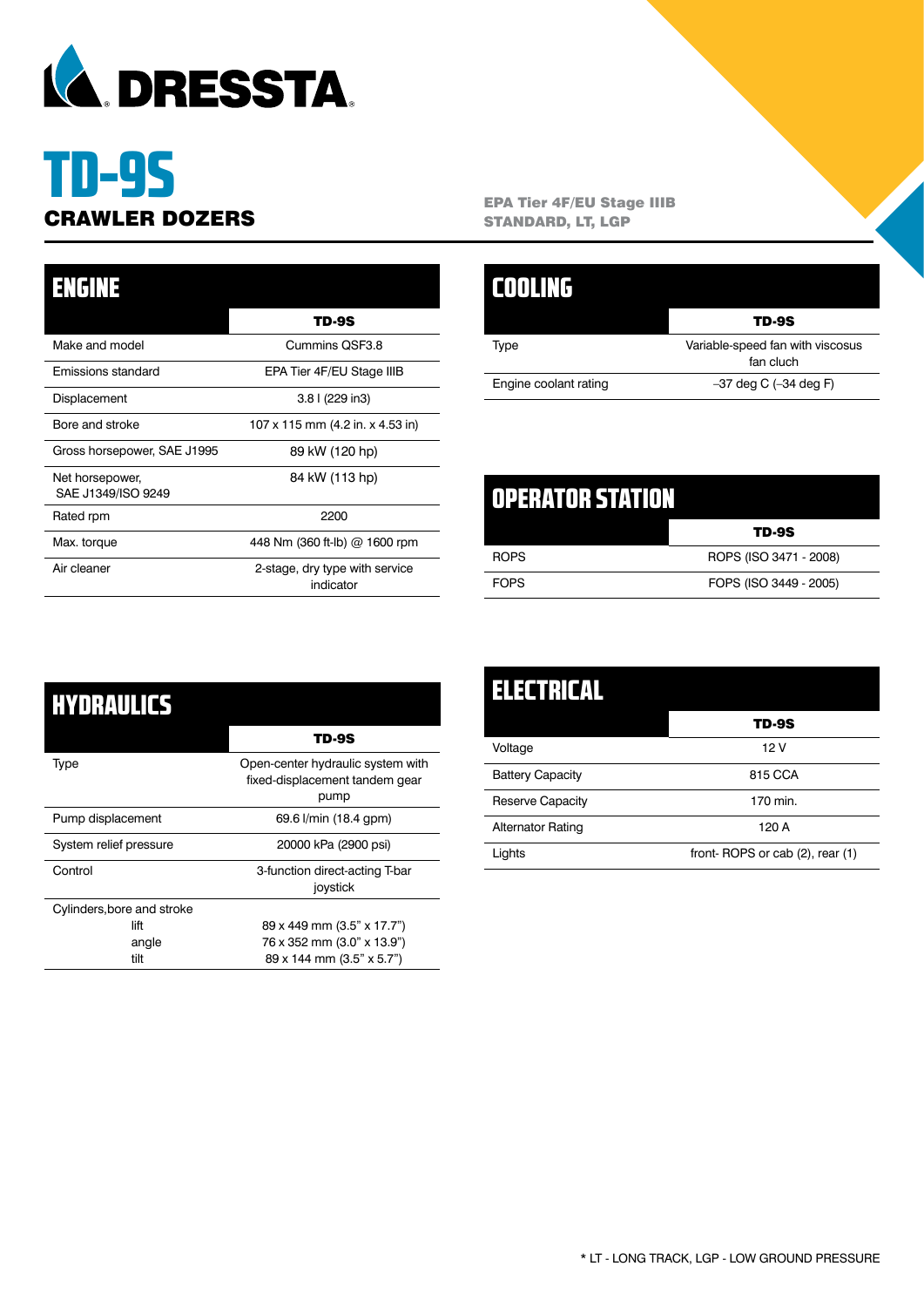## MACHINE DIMENSIONS

|                                        | <b>TD-9SLT</b>                   | <b>TD-9S LGP</b>                 |
|----------------------------------------|----------------------------------|----------------------------------|
| <b>Blade Type</b>                      | <b>6-WAY</b>                     | 6-WAY                            |
| A Overall Height -Cab ROPS/FOPS        | 2.851 m (9 ft 5 in)              | 2.851 m (9 ft 5 in)              |
| <b>B</b> Grouser height                | 53.6 mm (2.11 in)                | 53.6 mm (2.11 in)                |
| <b>C</b> Ground clearance              | 426 mm (16.7 in)                 | 426 mm (16.7 in)                 |
| D Overall length, base machine         | 3.22 m (10 ft 6.7 in)            | 3.22 m (10 ft 6.7 in)            |
| E Length with Blade                    | 4.38 m (14 ft 4.5 in)            | 4.38 m (14 ft 4.5 in)            |
| <b>E1</b> Length with Blade and Ripper | 5.5 m (18 ft 1 in)               | 5.5 m (18 ft 1 in)               |
| <b>F</b> Blade Lift Height             | $0.85$ m $(33.5)$ in)            | $0.85$ m $(33.5)$ in)            |
| <b>G</b> Blade Digging Depth           | $0.45$ m $(17.7$ in)             | $0.45$ m $(17.7$ in)             |
| H Blade Cutting-Edge Angle, Adjustable | 8 deg (52 to 60 deg)             | 8 deg (52 to 60 deg)             |
| <b>Blade Width</b>                     | 2885 mm (9 ft 5.4 in)            | 3342 mm (10 ft 11.5 in)          |
| J Blade Height                         | 1020 mm (3 ft 4.2 in)            | 990 mm (3 ft 3 in)               |
| <b>SAE Capacity</b>                    | 2.2 $m^3$ (2.9 yd <sup>3</sup> ) | 2.4 $m^3$ (3.1 yd <sup>3</sup> ) |
| <b>K</b> Blade Angle                   | 25 deg                           | 25 deg                           |
| L Overall Width with Blade Angled      | 2.64 m (8 ft 10 in)              | 3.06 m (10 ft 3 in)              |
| <b>M</b> Blade Tilt                    | $0.35$ m $(13.8)$ in)            | $0.4$ m $(15.7)$ in              |
| N Track Length on Ground               | 2432 mm (7 ft 11.7 in)           | 2432 mm (7 ft 11.7 in)           |
| <b>O</b> Width Over Track              | 2097 mm (6 ft 10.6 in)           | 2500 mm (8 ft 2.4 in)            |
| <b>P</b> Track Gauge                   | 1640 mm (64.6 in)                | 1790 mm (70.5 in)                |



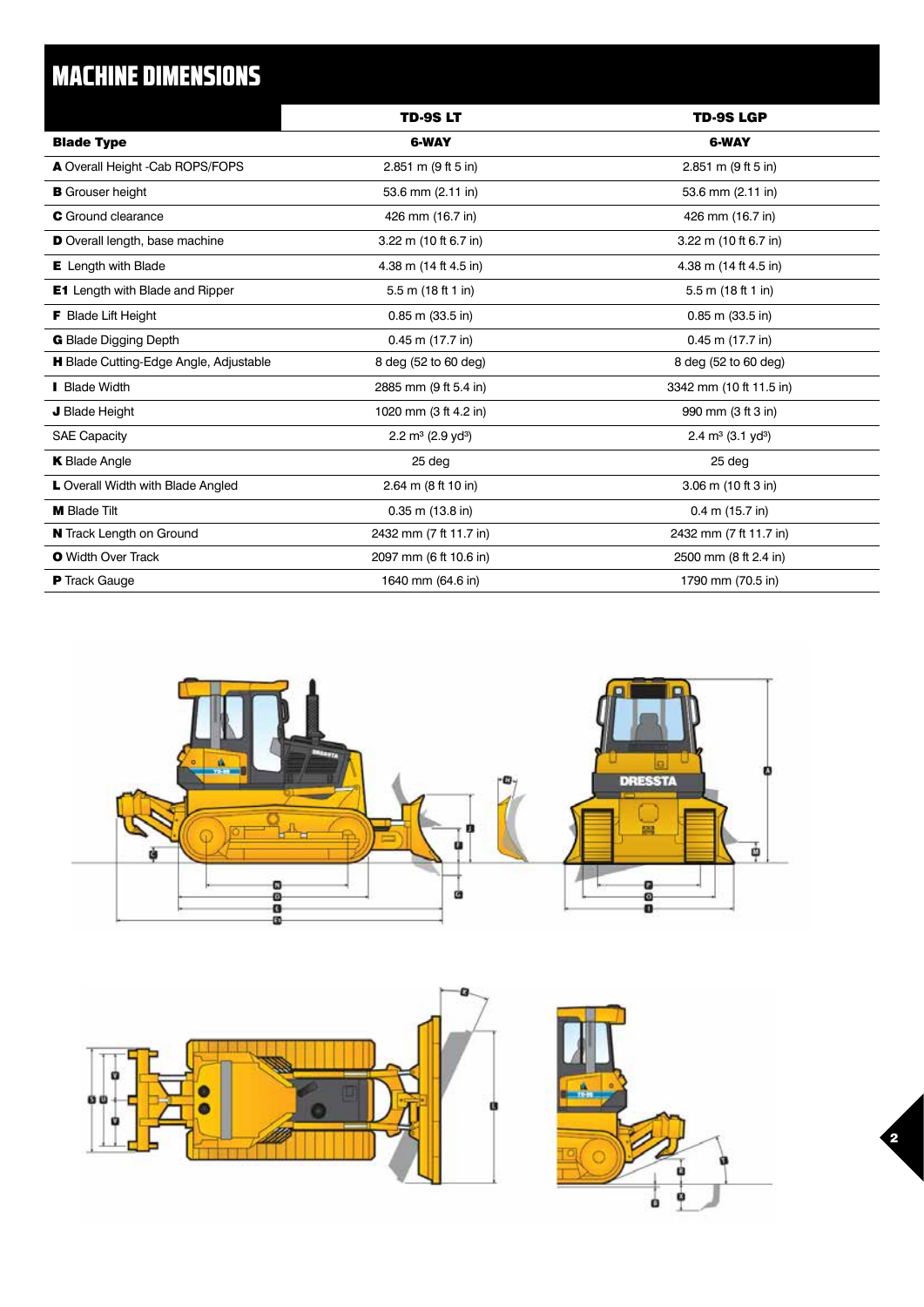#### TD-9S LT / TD-9S LGP

#### Heavy-duty parallelogram 3-shank ripper

| .                                    |                       |  |
|--------------------------------------|-----------------------|--|
| Weight                               | 850 kg (1,874 lb)     |  |
| Weight of Shank                      | 47 kg (103.6 lb)      |  |
| Shank positions (vertical)           | $\overline{2}$        |  |
| <b>R</b> Maximum Clearance Under Tip | 460 mm (18.1 in)      |  |
| <b>S</b> Overall Beam Width          | 1.81 m $(5 ft 11 in)$ |  |
| <b>T</b> Slope Angle (full raise)    | 34 deg                |  |
| <b>U</b> Ripping Width               | 1600 mm (5 ft 3 in)   |  |
| V Spacing Center to Center           | 800 mm (31.5 in)      |  |
| <b>X</b> Maximum Penetration         | 500 mm (19.7 in)      |  |
|                                      |                       |  |

| <b>OPERATING WEIGHTS</b>                                                                                                   |                        |                        |
|----------------------------------------------------------------------------------------------------------------------------|------------------------|------------------------|
|                                                                                                                            | TD-9S LT               | TD-9S LGP              |
| Base Weight (with 6-WAY<br>blade, standard equipment,<br>Cab ROPS/FOPS, full fuel<br>tank, and 79-kg [175 lb]<br>operator) | 11000 kg<br>(24251 lb) | 11300 kg<br>(24911 lb) |
| <b>Optional Components</b>                                                                                                 |                        |                        |
| Ripper w/3 shanks                                                                                                          | 850 kg (1874 lb)       | 850 kg (1874 lb)       |
| <b>Track shoes</b>                                                                                                         |                        |                        |
| 508 mm (20 in)                                                                                                             | + 74 kg (164 lb)       |                        |
| 610 mm (24 in)                                                                                                             |                        | - 156 kg (343 lb)      |

| SERVICEABILITY             |                                 |                                           |
|----------------------------|---------------------------------|-------------------------------------------|
|                            | TD-9 LT                         | TD-9 LGP                                  |
| <b>Refill capacities</b>   |                                 |                                           |
| <b>Fuel Tank</b>           | 185 <sub>1</sub><br>(48 US gal) | 1851<br>(48 US gal)                       |
| Cooling System             | 23 I<br>(6 US gal)              | 23 I<br>$(6 \text{ US gal})$              |
| Engine Oil                 | 111<br>$(2.7 \text{ US gal})$   | 11 <sub>1</sub><br>$(2.7 \text{ US gal})$ |
| <b>Hydraulic Reservoir</b> | 1161<br>$(30.6 \text{ US gal})$ | 1161<br>$(30.6 \text{ US gal})$           |
| Final Drive, Each Side     | 18.51<br>$(4.8 \text{ US gal})$ | 18.51<br>$(4.8 \text{ US gal})$           |
| AdBlue (DEF)               | 201<br>(5.3 US gal)             | 20 I<br>$(5.3 \text{ US gal})$            |

# UNDERCARRIAGE

|                            | <b>TD-9SLT</b>                                                                                                                                     | <b>TD-9S LGP</b>                                                                                                                                   |
|----------------------------|----------------------------------------------------------------------------------------------------------------------------------------------------|----------------------------------------------------------------------------------------------------------------------------------------------------|
| <b>Suspension</b>          | Rigid type                                                                                                                                         | Rigid type                                                                                                                                         |
| <b>Tracks</b>              | large deep-heat-treated, sealed, and lubricated track<br>links and through-hardened, sealed, and lubricated<br>rollers for maximum wear resistance | large deep-heat-treated, sealed, and lubricated track<br>links and through-hardened, sealed, and lubricated<br>rollers for maximum wear resistance |
| <b>Track Gauge</b>         | 1640 mm (64.6 in)                                                                                                                                  | 1790 mm (70.5 in)                                                                                                                                  |
| <b>Track Shoe Width</b>    | 457 mm (18 in)                                                                                                                                     | 710 mm (28 in)                                                                                                                                     |
| Chain                      | Sealed and lubricated                                                                                                                              | Sealed and lubricated                                                                                                                              |
| Shoes, Each Side           | 42                                                                                                                                                 | 42                                                                                                                                                 |
| Track Rollers, Each Side   | $\overline{7}$                                                                                                                                     | $\overline{7}$                                                                                                                                     |
| Track Length on Ground     | 2432 mm (95.7 in)                                                                                                                                  | 2432 mm (95.7 in)                                                                                                                                  |
| <b>Ground Contact Area</b> | 22374 cm <sup>2</sup> (3468 in <sup>2</sup> )                                                                                                      | 34534 cm <sup>2</sup> (5353 in <sup>2</sup> )                                                                                                      |
| <b>Ground Pressure</b>     | 48 kPa (6.7 psi)                                                                                                                                   | 31 kPa (4.5 psi)                                                                                                                                   |
| <b>Track Pitch</b>         | 165 mm (6.5 in)                                                                                                                                    | 165 mm (6.5 in)                                                                                                                                    |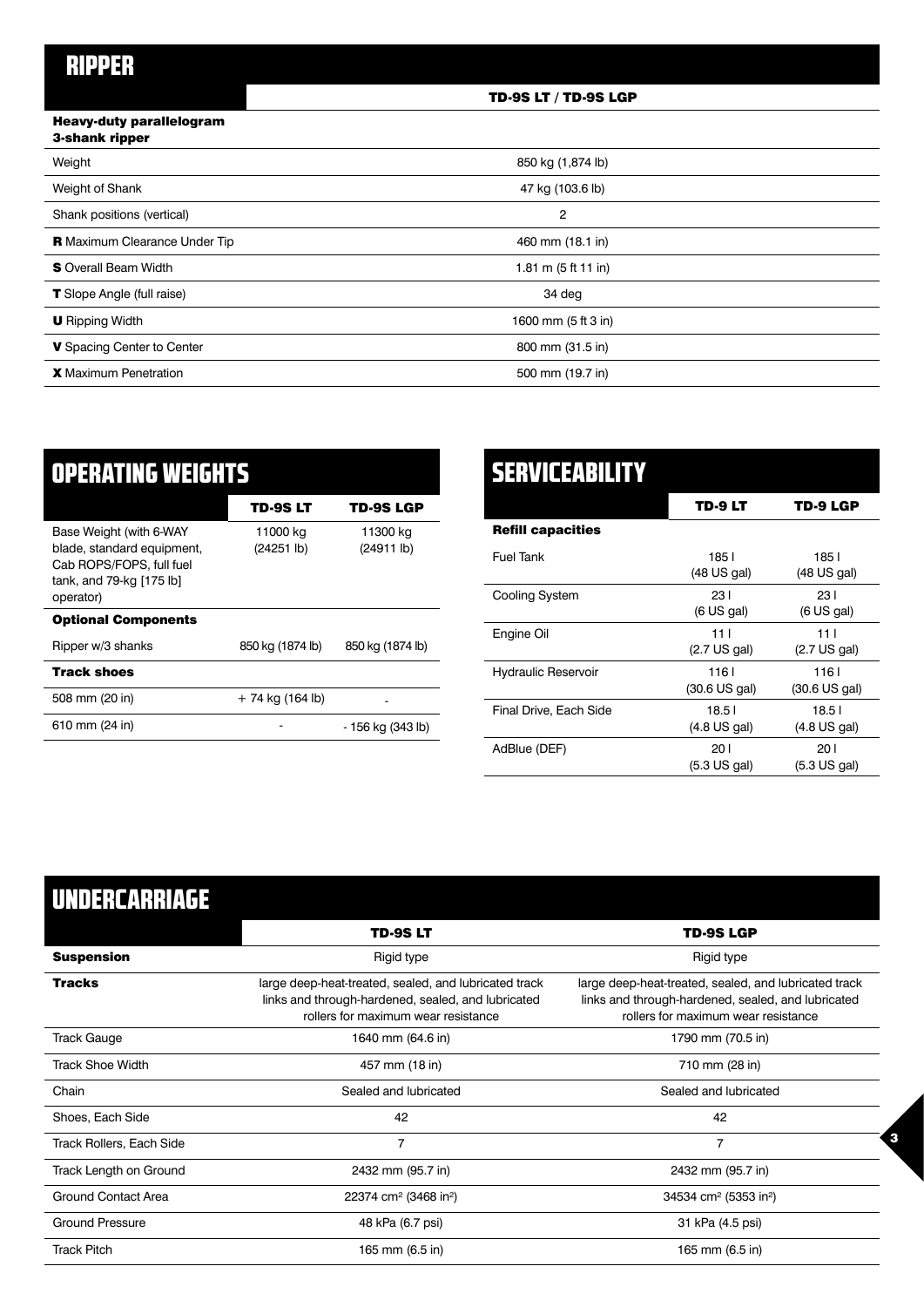| <b>POWERTRAIN</b>             |                                                                                                                                                                                                                                                                                                                                                                                                                                           |
|-------------------------------|-------------------------------------------------------------------------------------------------------------------------------------------------------------------------------------------------------------------------------------------------------------------------------------------------------------------------------------------------------------------------------------------------------------------------------------------|
|                               | <b>TD-9S</b>                                                                                                                                                                                                                                                                                                                                                                                                                              |
| Transmission                  | Automatic, dual-path, hydrostatic drive; automatically adjusts speed and power to match changing load conditions;<br>each individually controlled track is powered by a variable-displacement piston pump and variable speed motor<br>combination; ground-speed-selection on single-lever steering and direction control; independently selectable speed<br>increments of 0.5 km/h; decelerator/brake pedal controls ground speed to stop |
| Steering                      | Single-lever steering, speed, direction control, and counterrotation; full power turns and variable track speeds<br>provide unlimited maneuverability and optimum control; hydrostatic steering eliminates steering clutches and<br>brakes                                                                                                                                                                                                |
| <b>Final Drives</b>           | Double-reduction fnal drives mounted independently of track frames and dozer push arms for isolation from shock<br>loads                                                                                                                                                                                                                                                                                                                  |
| <b>System Relief Pressure</b> | 45000 kPa (6526.7 psi)                                                                                                                                                                                                                                                                                                                                                                                                                    |
| <b>Total Ratio</b>            | 48 to 1                                                                                                                                                                                                                                                                                                                                                                                                                                   |
| <b>Travel Speeds Maximum</b>  | 10.5 km/h (6.5 mph)                                                                                                                                                                                                                                                                                                                                                                                                                       |
| Drawbar Pull Maximum          | 181 kN (40690 lb)                                                                                                                                                                                                                                                                                                                                                                                                                         |
| <b>Brakes</b>                 |                                                                                                                                                                                                                                                                                                                                                                                                                                           |
| Service                       | Hydrostatic (dynamic) braking stops the machine whenever direction-control lever is moved to neutral or the<br>decelerator/brake is depressed to the detent                                                                                                                                                                                                                                                                               |
| Parking                       | Exclusive spring-applied, hydraulically released park brake feature engages wet, multiple-disc brakes automatically<br>whenever the engine stops, the operator depresses the decelerator pedal to the brake position, the unit is in neutral<br>for 3 seconds (with detected motion), or the park-lock lever is in the park position; machine cannot be driven with<br>brake applied, minimizing wearout or need for adjustment           |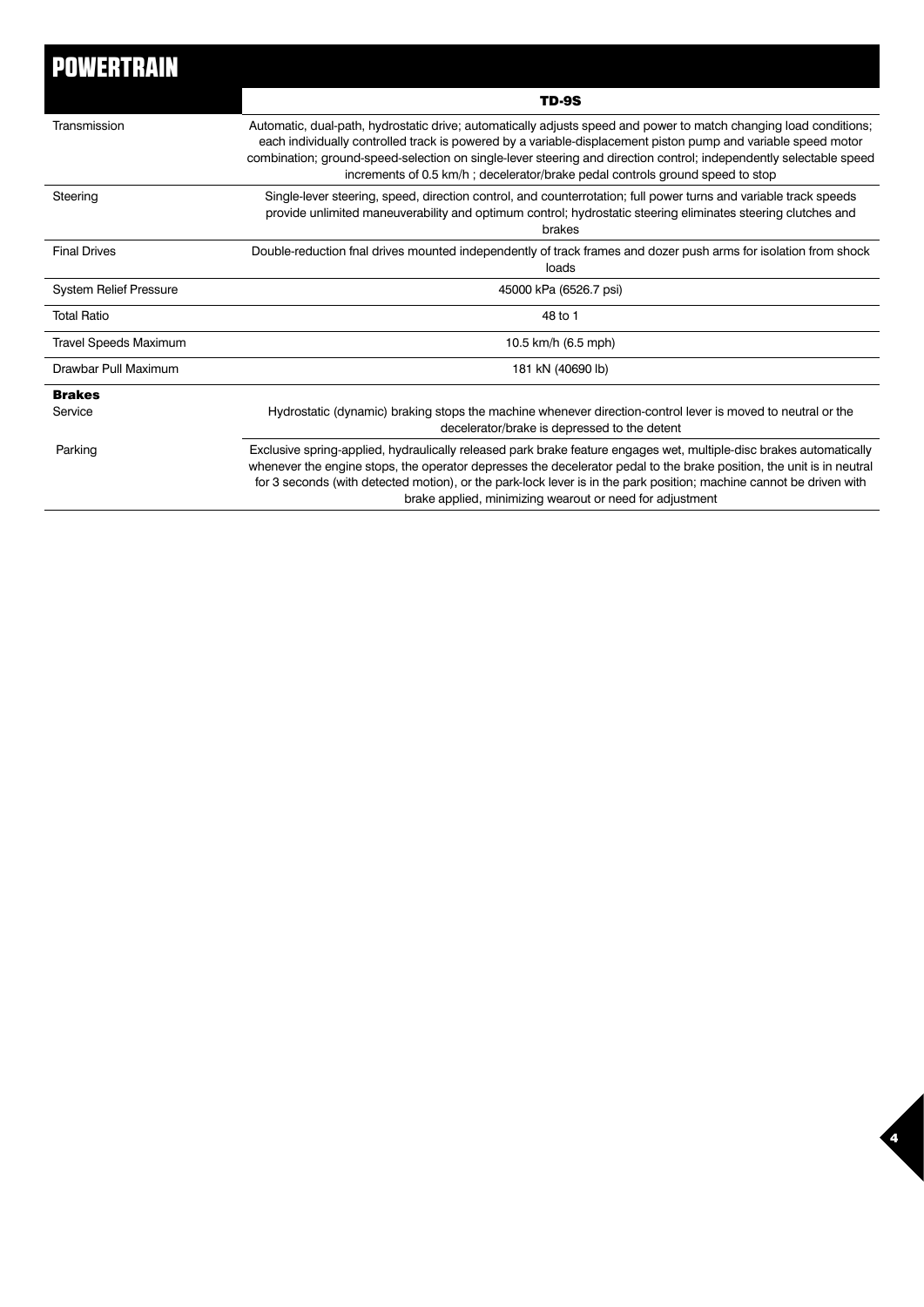## STANDARD EQUIPMENT TD-9S

#### ENGINE & COOLING

Cummins engine 84 kW (113 hp) QSF3.8 EPA Tier 4F / EU Stage IIIB emission certified, turbocharged, high pressure injection (XPI), EGR, DRT, SCR, DEF after-treatment, electronic controls (ECM). Water separator, fuel system

Air cleaner: Cummins Filtration Direct Flow, dry type, pre cleaner and service indicator.

Antifreeze, -34°F (-37°C)

Cooling module: includes radiator, oil cooler and charge air cooler (CAC); isolation mounted

Fan: viscosity clutch driven, variable speed

#### DRIVETRAIN

Dual path Hydrostatic Drive system Variable piston pump: tandem Two hydraulic motors Two-step final drives Brakes: multi disc, spring applied/hydraulic release, on final drives Steering: left hand single lever control T-handle joystick

#### OPERATOR'S ENVIRONMENT

Cab with A/C, heater, pressurizer, defroster, AM/FM radio ready Cab with 2 post ROPS, with sound suppression, 4 wipers w/washers, inside mirror, dome light, tinted safety glass and air recirculation system (approved according to ROPS – SAE J1040 and FOPS – SAE J231) Brake/decelator foot operated pedal Seat: suspension type, fabric cover, with adjustable arm rests Seat belt: (SAE J386) – 3 in wide, retractable Sun visor for front cab window Cup holder and lunch box Tools compartment

#### HYDRAULIC CONTROLS

Hydraulics, 4-spool valve, 4th section plugged RH blade control T-handle joystick, ready for ripper

#### INSTRUMENTATION

Gauges: fuel level, engine coolant temperature, engine oil pressure, drive train system oil temperature, voltmeter, hour meter, tachometer, engine ECM failure warning lights and switches, gear, range, drive train and engine diagnostic display

Warning lights: air cleaner filter, drive train oil filters, hydraulic oil filters, coolant high temperature, drive train oil high temperature

Audible and visual warning system: low engine coolant level, low engine oil pressure

#### ELECTRICAL

Alarm: back-up, 2 level sound Alternator: 120 A Dual batteries: 12 V, 960 CCA, cold start, maintenance free Horn, electric Lights for cab: 2 front, 2 rear, halogen type Starting: 12 V Starting aid: air grid heater

#### GUARDS

Crankcase (hinged) with front pull hook: transmission, fan, radiator and sprocket rock and dirt deflector Engine hood: sloped, partially perforated Engine side doors: partially perforated Final drive seal guard Radiator guard doors: louvered, one-piece, bolted

#### UNDERCARRIAGE (LT)

Track adjusters: hydraulic Track chains: sealed and lubricated (LTS) with split master links (42 links) Track frame covers Track frame: 7 roller, 1,640 mm (65 in) gauge, rigid type, lifespan lubricated rollers and idlers, front and rear chain guides Track shoes: 457 mm (18 in), single grouser

#### UNDERCARRIAGE (LGP)

Track adjusters: hydraulic Track chains: sealed and lubricated (LTS) with split master links (42 links) Track frame covers Track frame: 7 roller, 1790 mm (70 in) gauge, rigid type, lifespan lubricated rollers and idlers, front and rear chain guides Track shoes: 711 mm (28 in), single grouser

#### OTHER STANDARD EQUIPMENT

Diagnostic centers for power train and equipment hydraulic pressures Ecological drains for engine oil, radiator coolant and hydraulic oil Manuals, parts and operator's filters, with 'spin-on' elements, engine oil, power train, retrieval hitch